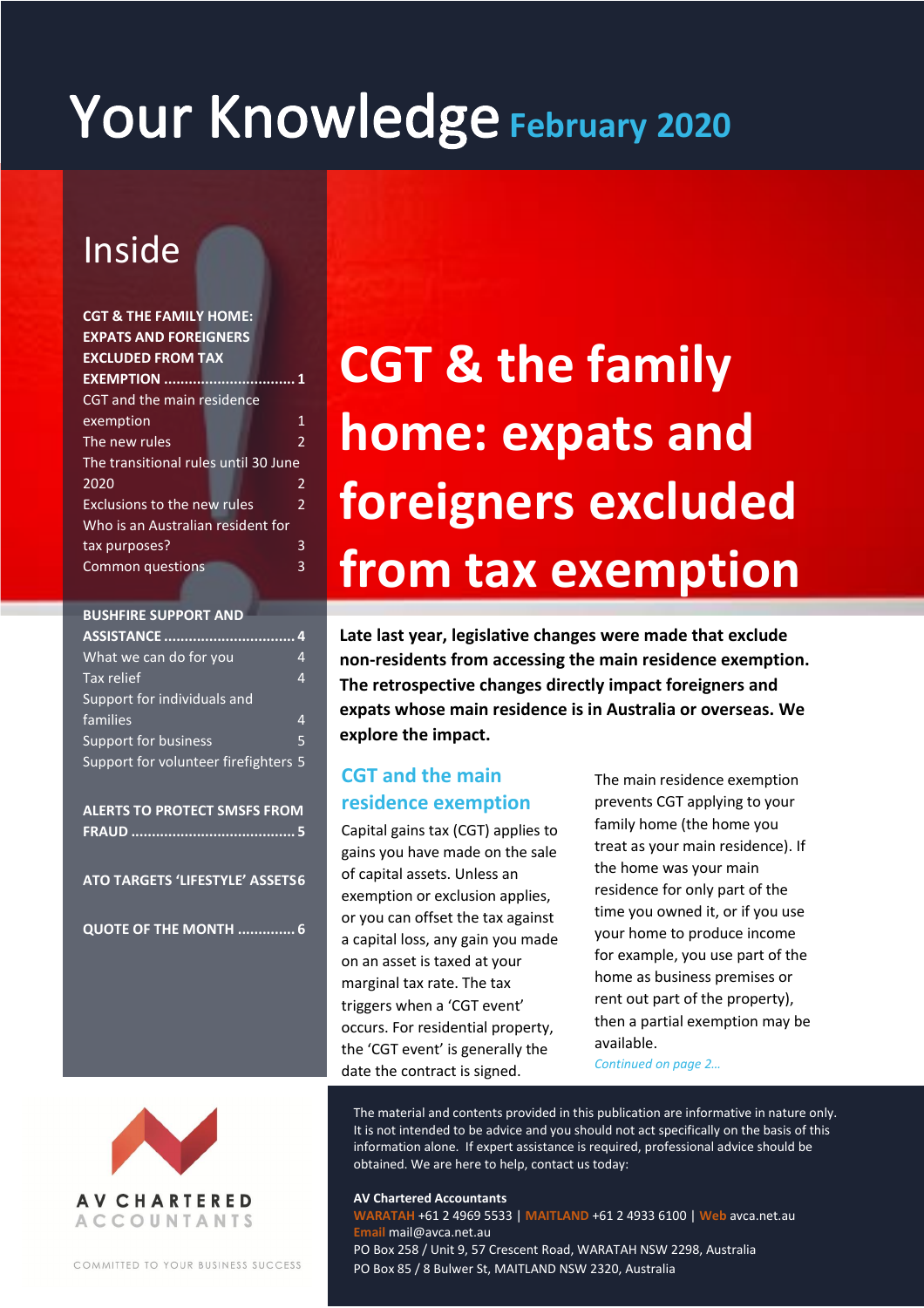#### *Continued from page 1…*

In addition, if you move out of your home and you don't claim any other residence as your main residence, then you can continue to treat the home as your main residence for up to six years if you rent it out, or indefinitely if you don't rent it out (the 'absence rule').

Previously, the main residence exemption was available to individuals who were residents, nonresidents, and temporary residents for tax purposes.

#### **The new rules**

The new rules exclude foreign residents from accessing the main residence exemption and apply to CGT events that occur from 9 May 2017 onwards.

Under the new rules, if you are a non-resident for tax purposes at the time you sell your main residence, you will no longer be able to access the main residence exemption and you will need to pay CGT on any gain you make (subject to transitional rules and an exclusion). These new rules apply regardless of whether you were an Australian resident for part of the time you owned the property and no apportionment applies - the exemption simply does or does not apply depending on your residency status for tax purposes at the time the CGT event is triggered.

However, if you are a resident of Australia at the time of the CGT event, then you may be able to access the main residence exemption, even if you have been a non-resident for some or most of the ownership period. For example, an expat who maintains their main residence in Australia could return to Australia, become a resident for tax purposes again, then sell the property and if applicable, access the main residence exemption (the new rules contain provisions that will deny the exemption where someone attempts to avoid the new rules by deliberately structuring their affairs to access the exemption – for example, transferring the property to a related party).

The new rules do not impact on Australian tax residents.

## **The transitional rules until 30 June 2020**

Transitional rules are in place for non-resident taxpayers who would have been able to access the main residence exemption prior to the changes. The transitional rules enable someone who held property continuously from 9 May 2017 to apply the existing rules if the CGT event occurs on or before 30 June 2020. This gives nonresidents a limited period of time to sell their property and obtain some tax relief under the main residence rules.

## **Exclusions to the new rules**

If you would have been able to access the main residence exemption under the prior rules, and have been a foreign resident for six years or less, there is a limited exclusion to the new rules where certain 'life events' occur.

- A 'life event' is generally:
- Your death or the death of your spouse or child (under 18 years)
- Terminal illness of you, your spouse or your child
- Marriage breakdown and divorce

Under these circumstances, the taxpayer is able to access the main residence exemption. For example, if you or your spouse dies while living overseas, it has been six years or less since you became a non-resident, and the property is treated as your main residence.

After six years however, the main residence exemption will not apply. That is, if you have been a foreign resident for tax purposes for more than six years, you or your beneficiaries cannot access the main residence exemption once the transitional period has ended unless you move back to Australia and become a resident again before the CGT event occurs. *Continued over…*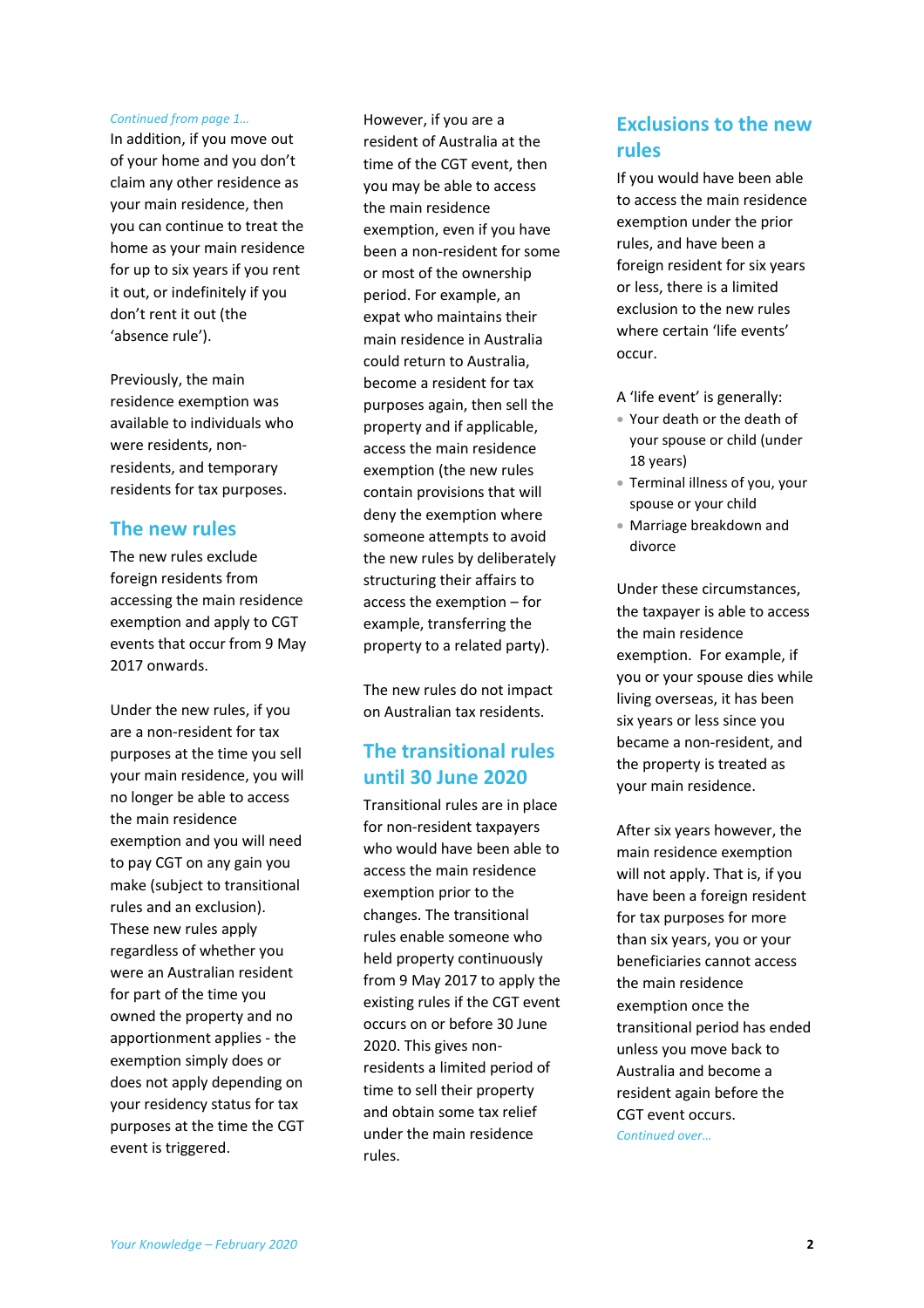#### *Continued from page 2…*

### **Who is an Australian resident for tax purposes?**

Working out whether or not you are a resident of Australia for tax purposes can be difficult as it requires the exercise of judgement rather than applying a single 'black and white' test. Many people believe it is just a matter of how much time you spend out of the country but this is not always the case. There are four tests that are used to work out your residency status:

- **Resides test** The first test looks at whether you reside in Australia. For example, are you moving out of the country permanently and migrating, or just moving away for a while? The actions you take help determine this test. For example, do you appear to have cut your ties with Australia (sold your furniture as opposed to being in storage, closed memberships, etc.,)
- **Domicile test** The second test looks at your where you are living and where you have your permanent home. Someone who was born or migrated to Australia will generally retain their Australian domicile unless they leave Australia permanently. Someone with an Australian domicile will be treated as a resident for tax purposes unless they can show that their permanent

home is overseas. There are a range of factors to consider in order to determine whether someone's permanent home is overseas. For example, is your home overseas permanent or temporary (like a hotel)?

- **183 day test** Assuming you are not already considered to be an Australian resident by the other tests, the 183 day test looks at how long you are physically present in Australia during a particular income year.
- **Superannuation test** If you are a current member of certain superannuation funds covering Commonwealth Government employees then you will generally be considered a resident for tax purposes regardless of how long you intend to live overseas.

The residency tests can be confusing. If you are uncertain, you should seek advice to clarify your position.

#### **Common questions**

**I have been living overseas for the last 5 years for work. I am a non-resident for tax purposes but my main residence is in Australia. My house, which I bought in 2005, is being rented out while I am overseas. Now what?**

If you own a property in Australia that used to be your main residence, you can use the absence rule to maintain

the exempt status of your property just in case you decide to return to Australia. When you return permanently to Australia and decide to sell, you may be able to access the main residence exemption (or a partial exemption). If you rent out your property while you are away, the absence rule allows you to treat the property as your main residence for up to six years.

If you sell the property while you are a non-resident, you will no longer be entitled to the main residence exemption or a partial exemption unless you enter into a contract and sell the property prior to 30 June 2020. Similarly, if you die while overseas, and your home is sold within two years of the date of your death, it's unlikely that your beneficiaries will be able to claim all or part of the main residence exemption.

If you intend to return to Australia and become a resident again at some point, there is no change to your position as a result of the new rules. If you remain overseas but enter into a contract to sell prior to 30 June 2020, your position is also unchanged under the transitional rules.

If you remain a foreign resident and sell the property after 30 June 2020, you will *Continued on page 6*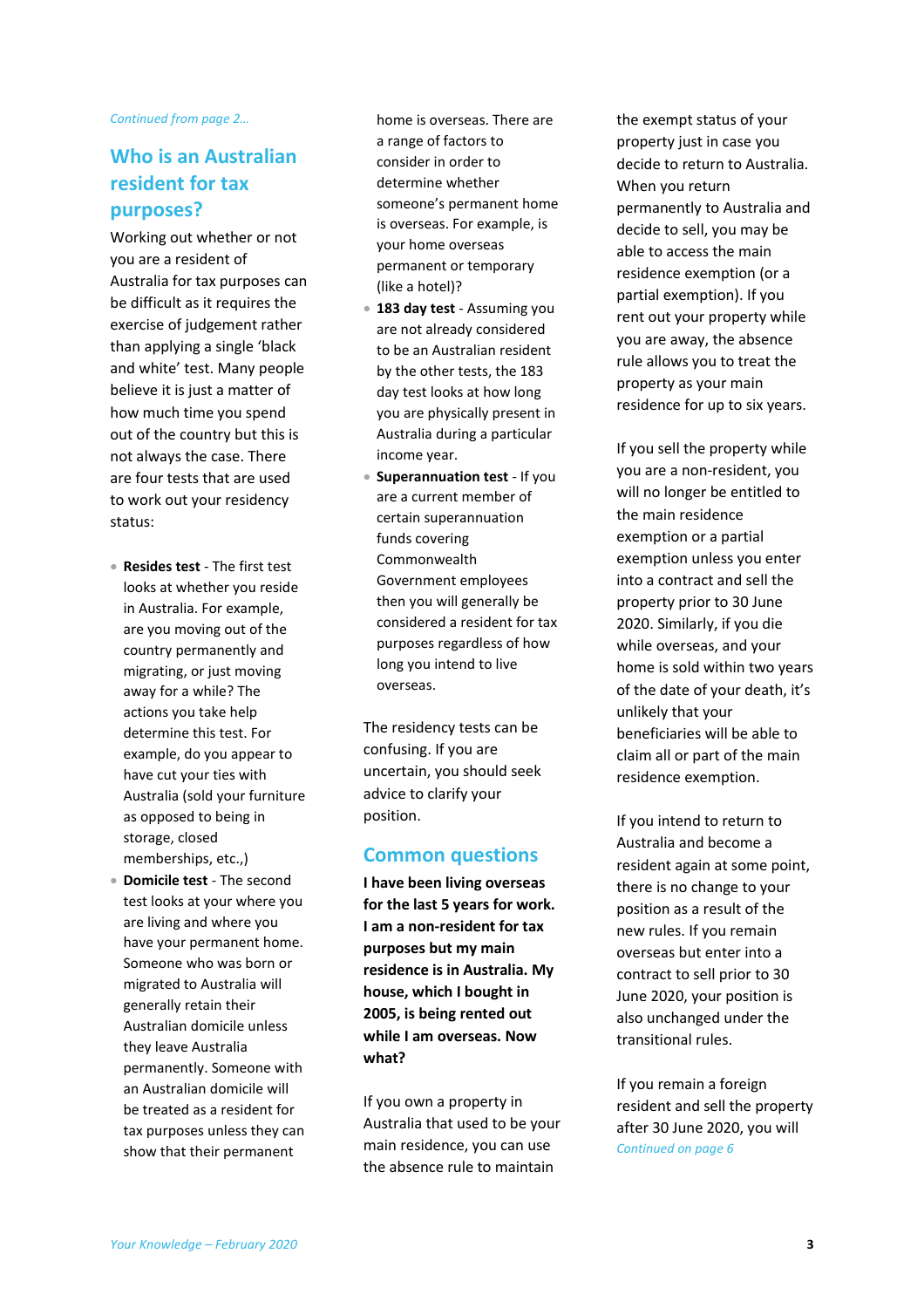# **Bushfire support and assistance**

**Ten million hectares, lives lost, wildlife on the brink, billions in lost revenue and clean-up costs. For many, returning life to normal is a long way off this summer. We summarise the help available to those impacted by the bushfires.**

## **What we can do for you**

If you are impacted by bushfires, we can help. Many will need to lodge economic loss claims to ensure that the true value of what they have lost is recognised. We will help with these claims probono. And, of course, to work with the Australian Tax Office (ATO) on disaster relief requirements.

### **Tax relief**

Approximately 3.5 million businesses, individuals, and self-managed superannuation funds in identified areas (see the list of [affected postcodes\)](https://www.ato.gov.au/Individuals/Dealing-with-disasters/In-detail/Specific-disasters/Bushfires-2019-20/?anchor=ImpactedpostcodesidentifiedinDecember#ImpactedpostcodesidentifiedinDecember) have been granted special concessions and relief by the ATO:

- An automatic extension until 28 May 2020 to lodge and pay activity statements, income tax, SMSF and FBT lodgements.
- The deferral does not apply to:
- Superannuation guarantee payments or lodgements
- Large PAYG withholders (although they will be

assessed on a case by case basis if they apply for relief from the ATO)

- Fast tracking of refunds due
- Tax debt recovery on hold until 28 May 2020.
- Impacted taxpayers need to apply for special consideration. The ATO has stated they will, "consider releasing individuals and businesses from income tax and fringe benefits tax debts if they are experiencing serious hardship."
- Interest and penalties accrued by taxpayers in affected areas since the bushfires commenced will be remitted
- **Income tax instalments able** to be varied to nil without penalty

If you are not in one of the identified postcodes but have been impacted by the bushfires, relief might still be available to you. When can work with the ATO on your behalf.

# **Support for individuals and families**

Services Australia have [mobile units](https://www.humanservices.gov.au/individuals/subjects/how-access-our-services) assisting those in fire affected areas. Several payments and different forms of relief are available to those in fire affected areas:

### **[Disaster recovery](https://www.humanservices.gov.au/individuals/help-emergency)  [payments](https://www.humanservices.gov.au/individuals/help-emergency)**

The Disaster recovery payment is a tax exempt Federal Government payment available to those who are seriously injured, have lost an immediate family member, have lost their home or had it significantly damaged, or have lost major assets (or damaged):

- **\$1,000 for each eligible** adult, and
- \$400 for a dependent child under the age of 16.
- An additional \$400 to help with education expenses for eligible children. These payments are automatic if you are the primary carer of a child affected by the bushfires after 30 June 2019.

#### **Loss of income: Disaster recovery allowance**

If you work in a bushfire affected area, are an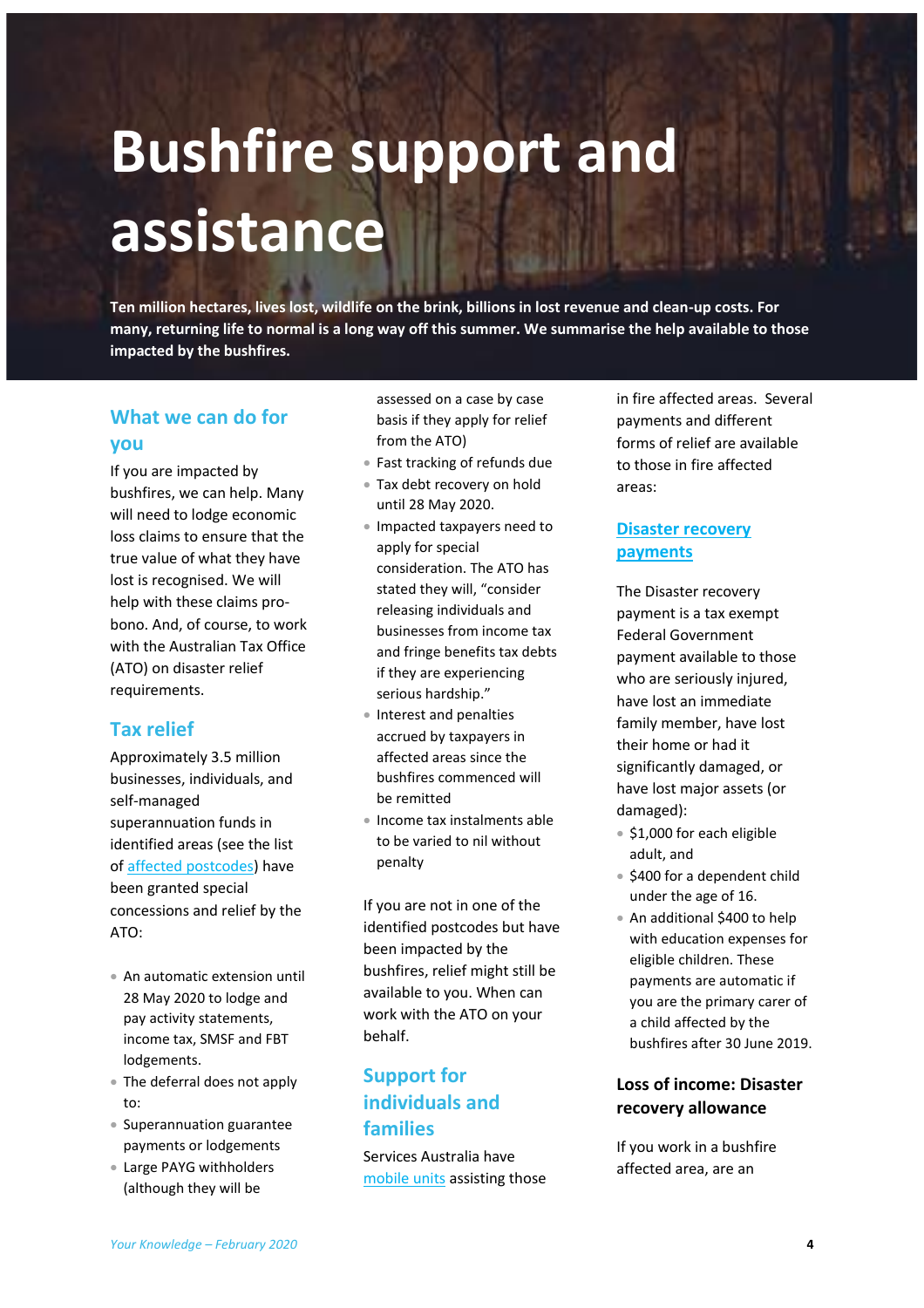Australian resident over 16 years of age, are not already receiving a Government allowance, and have lost income as a result of the fires, you might be able to claim the Disaster recovery allowance. The allowance provides income support for up to 13 weeks (equivalent to the maximum Newstart or Youth Allowance).

You will need to prove that you earnt below the relevant income threshold to access the payment. While these payments are normally taxable, the Government has announced that it plans to introduce legislation that would make them tax-free, but this is not yet law.

#### **Mental health support**

Up to 10 free support sessions are available throug[h primary health](https://www1.health.gov.au/internet/main/publishing.nsf/content/phn-home?Open=&utm_source=health.gov.au&utm_medium=redirect&utm_campaign=digital_transformation&utm_content=phn)  [networks.](https://www1.health.gov.au/internet/main/publishing.nsf/content/phn-home?Open=&utm_source=health.gov.au&utm_medium=redirect&utm_campaign=digital_transformation&utm_content=phn) In addition, Medicare rebates for 10 psychological therapy sessions through eligible GPs, psychologists, occupational therapists and social workers (you will not need a GP referral to access these services).

#### **Phone, internet and energy**

Many of the telecommunications providers are offering support packages for those impacted by the fires including free call diversion, extended time for bill payments, bill waivers in

extreme hardship, and free prepaid recharges. Contact your provider.

Many of the **energy providers** are also offering support such as freezing accounts.

#### **Support for business**

Businesses in fire affected areas that have suffered direct losses or indirect economic loss may be able to access:

- **Recovery grants of up to \$50,000** (tax free)
- **Concessional loans of up to \$500,000** for eligible small businesses (including farmers, fishers and foresters) and non-profit organisations who have suffered significant asset loss of significant loss to revenue. The loan would be for up to 10 years and used for the purposes of restoring or replacing damaged assets and for working capital.

A range o[f State Government](https://www.business.gov.au/SearchResult?query=bushfireassistance&type=1)  [grants](https://www.business.gov.au/SearchResult?query=bushfireassistance&type=1) are also available.

## **Support for volunteer firefighters**

Volunteer firefighters in NSW and QLD may be eligible for payments of up to \$300 per day, with a cap of \$6,000. The payments are not means tested and are tax-free. The payment is a Federal Government initiative administered by the State Governments (see Volunteer [Firefighter Payment](https://www.service.nsw.gov.au/transaction/apply-volunteer-firefighter-payment) for NSW an[d Volunteer Compensation](https://www.qld.gov.au/emergency/volunteering-jobs/volunteer/qfes-volunteer-compensation-package)  [Package](https://www.qld.gov.au/emergency/volunteering-jobs/volunteer/qfes-volunteer-compensation-package) for QLD).

If you are in the public sector, you now have access to 20 days of paid emergency services leave to work on the front lines in addition to normal leave provisions.

Many telecommunications providers are offering eligible volunteer firefights and SES volunteers support. [Optus](https://www.optus.com.au/about/media-centre/media-releases/2020/01/optus-waives-mobile-bills-for-volunteer-firefighters) an[d Telstra,](https://exchange.telstra.com.au/free-calls-for-firies/) for example, will cover the bills of these volunteers for December 2019 and January 2020. -**End-**

# **Alerts to protect SMSFs from fraud**

A new system alerting SMSF trustees of changes made to their SMSF will roll out this month. The ATO will alert trustees by text and/or email when changes are made to bank details, electronic service address of the fund, the authorised contact and members.

Trustees need to notify the ATO within 28 days of key changes to the fund including a change in trustees, directors of the corporate trustee, members, contact details, address and fund status.

**-End-**